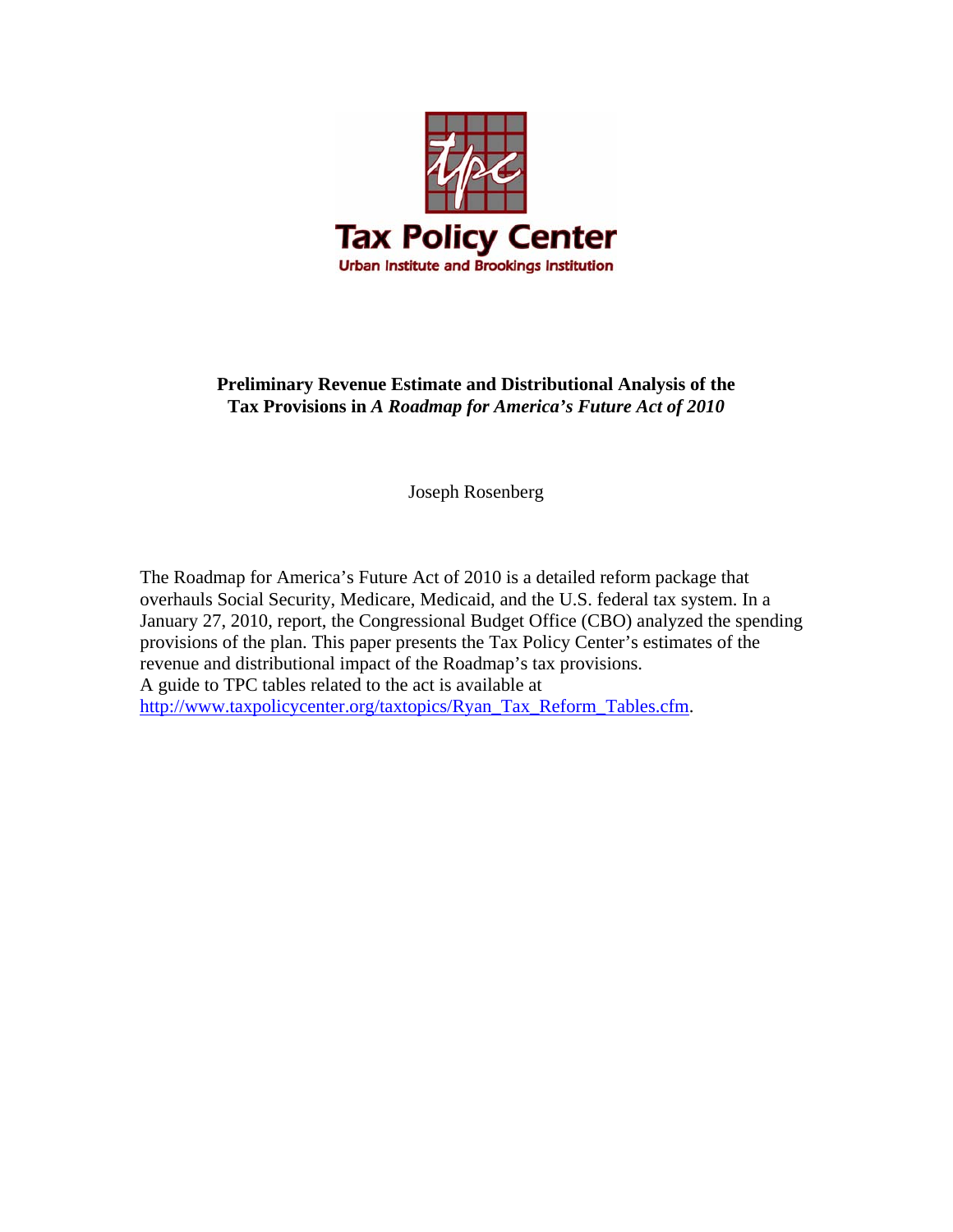## **Summary of Key Tax Provisions[1](#page-1-0)**

*Create an alternative simplified income tax system.* The Roadmap would create an alternative federal income tax system, with a broader tax base and a lower, two-rate tax structure. It would eliminate all current deductions and credits<sup>[2](#page-1-1)</sup> and exempt income from interest, dividends, and capital gains from the individual tax. Flow-through business income (i.e., income from sole proprietorships, partnerships, and S corporations) would only be taxed to the extent that it represents wage income. Taxpayers could choose to calculate their tax liability under either the current tax system or the simplified tax system. They would have to make their election within the first 10 years and could change tax systems one additional time or whenever they experience a "major life event (death, divorce, or marriage)."

*Eliminate the estate tax*. Consistent with no longer taxing investment income, the plan would repeal the estate tax for taxpayers in the alternative system. Because capital gains would not be taxed, the basis of inherited assets would no longer be an issue. The estate tax would continue for taxpayers who opt to remain liable for the current income tax.

*Repeal the alternative minimum tax (AMT).* The Roadmap would eliminate the alternative minimum tax entirely for all taxpayers regardless of which income tax option they choose.

*Replace the income and payroll tax exclusion for employer-sponsored health insurance with a refundable credit.* The Roadmap would repeal the exclusion for employerprovided health insurance (ESI) for both individual income and payroll tax purposes for all taxpayers. Instead, it would offer a refundable tax credit initially equal to \$2,300 for individual filers and \$5,700 for joint filers and families. The credit would be indexed by the average growth rate of the consumer price index (CPI) and the medical care component of the CPI.

*Replace the corporate income tax with an 8.5 percent business consumption tax (BCT).* The Roadmap would repeal the corporate income tax and impose an 8.5 percent BCT, a value-added tax (VAT) calculated using the subtraction method, on all businesses (C corporations, S corporations, partnerships, and sole proprietors). Businesses could immediately expense all investment and deduct the cost of employee health insurance. They could not deduct wages and other compensation.

## **Methodology**

1

TPC estimated the revenue and distributional effects of the Roadmap using the Urban-Brookings Tax Policy Center microsimulation model. Details regarding the assumptions and additional information used in modeling the Roadmap plan are outlined below.

<span id="page-1-0"></span><sup>&</sup>lt;sup>1</sup> Descriptions of the proposal come from  $\frac{http://www.roadmap.republicans.budeget.house.gov/}{$ , as well as email and phone communications with the minority staff of the House Budget Committee. The CBO letter is available at [http://www.cbo.gov/doc.cfm?index=11048&type=1.](http://www.cbo.gov/doc.cfm?index=11048&type=1) 2

<span id="page-1-1"></span> $^2$  Health savings accounts (HSAs) would remain in the alternative system. Contributions to HSAs would be excluded from tax.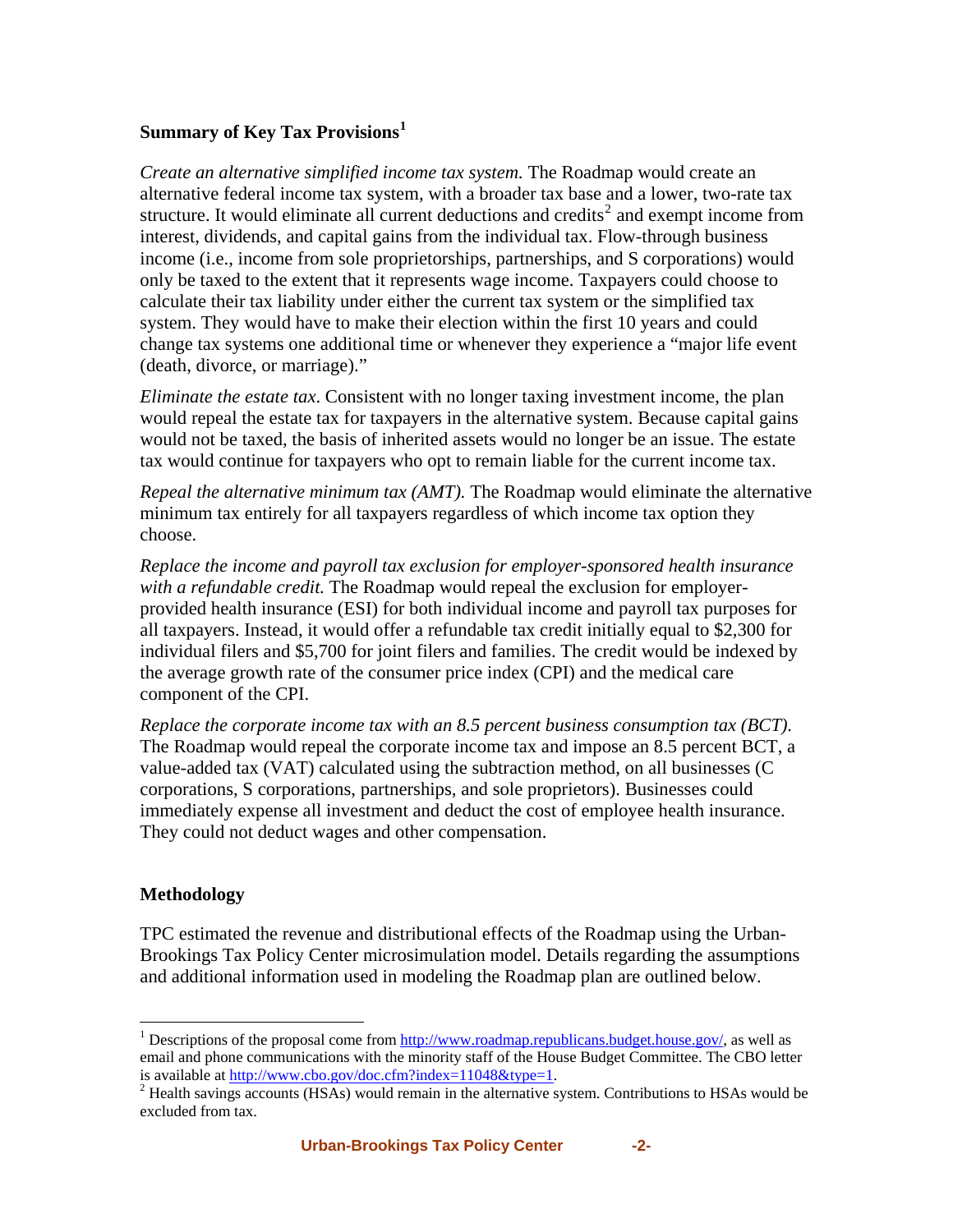## TPC Model Assumptions:

- *ESI exclusion.* Estimates assume no change in coverage over time and that premiums grow at rates consistent with CBO current-law projections.<sup>[3](#page-2-0)</sup>
- *Tax-advantaged savings plans.* Taxpayers who opt into the simplified income tax system could no longer contribute to IRAs, 401(k)s, or other tax-deferred savings plans that involve up-front deductions. They would, however, continue to pay tax on distributions from existing tax-advantaged accounts.
- *Taxation of flow-through business income.* Under the alternative tax system, only wage income from flow-through businesses would be subject to the individual income tax; any additional profits would be treated as dividends. TPC assumed that wage income for sole proprietorships and partnerships equals 80 percent of the net positive gain reported and that all flow-through income from S corporations (and other schedule E income) is dividend income.<sup>[4](#page-2-1)</sup>
- *Taxpayer choice.* We estimate the effect on revenue under two separate assumptions: (i) tax units choose the system that minimizes their total tax liability and (ii) all tax units opt into the simplified system.

## Other Estimates/Assumptions:

- *Business consumption tax (BCT).* The base of a broad subtraction-method VAT with expensing and border adjustments equals the total amount of household plus government consumption. Household consumption expenditures (excluding only imputed rent and financial services provided without payment) average approximately 58 percent of gross domestic product (GDP). Government consumption expenditures average 18 percent of GDP. With a 15 percent noncompliance rate and a 20 percent direct revenue offset, an 8.5 percent VAT would raise approximately 4.25 percent of GDP per year.
- *Refundable health care insurance tax credit.* According to the CBO report on the Roadmap, the cost of the health care tax credit would equal 2 percent of GDP in 2011. Since the credit would grow more slowly than GDP, the cost would gradually fall over time. Additionally, CBO estimates that 65 percent of the cost would show up as lower tax revenues while 35 percent would count as outlays. Based on those CBO estimates, TPC projects that the credit would reduce federal receipts by 1.3 percent of GDP in 2011.
- *Other revenue sources.* We use the revenue forecast from the CBO's January 2010 *Budget and Economic Outlook* for the amount of revenue generated from other sources (i.e., excise taxes, customs, and transfers from the Federal Reserve).

 $3$  See [http://www.cbo.gov/ftpdocs/107xx/doc10731/Average\\_Premiums\\_in\\_2009.pdf.](http://www.cbo.gov/ftpdocs/107xx/doc10731/Average_Premiums_in_2009.pdf)<br> $4$  Under gurrent levels corrections are required to provide "resconship companientien"

<span id="page-2-1"></span><span id="page-2-0"></span><sup>&</sup>lt;sup>4</sup> Under current law, S corporations are required to provide "reasonable compensation" for shareholder employees.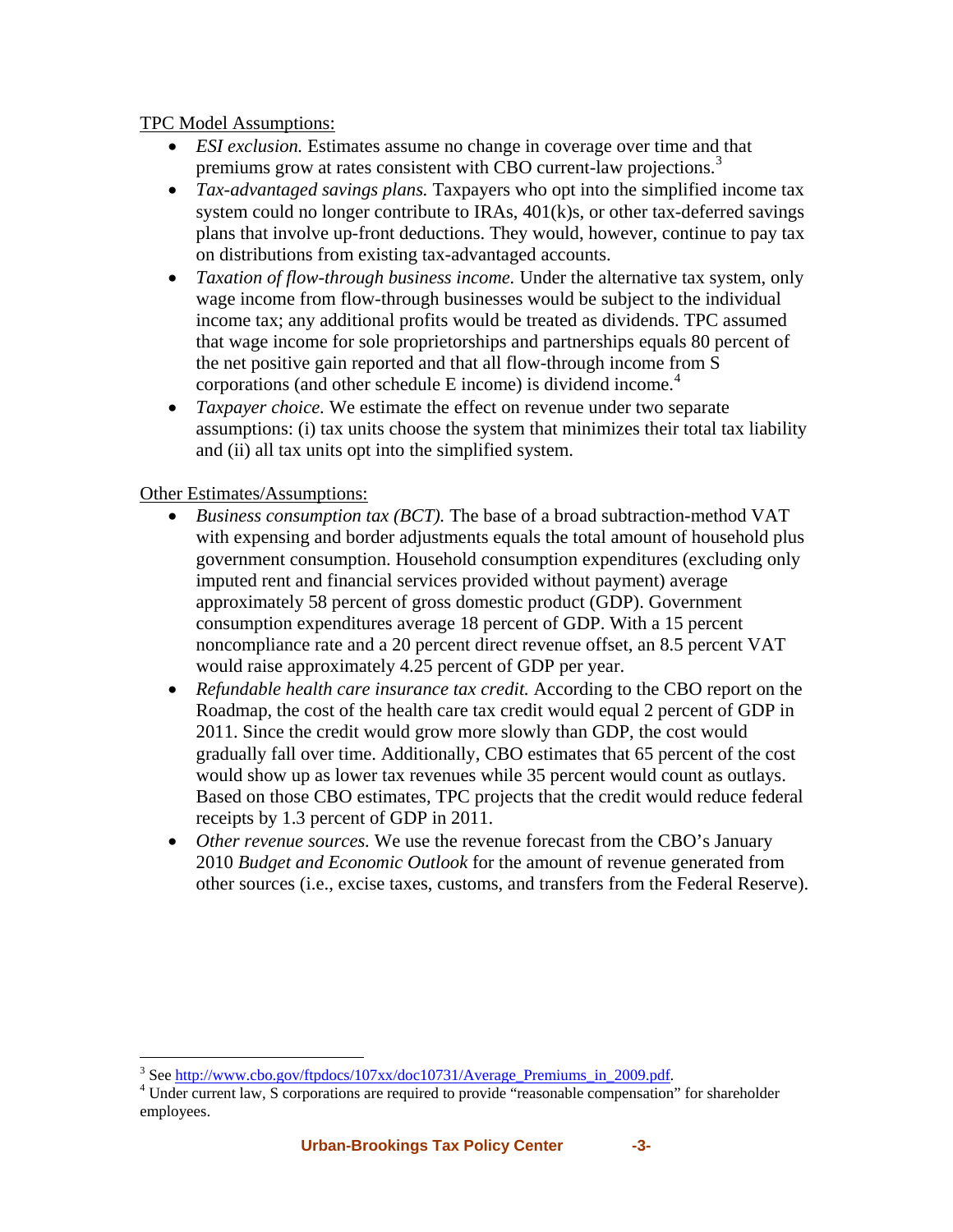#### **Revenue Estimate**

We calculate the revenue impact of the Roadmap in a manner that makes it comparable with the figures provided by Congressman Ryan's staff for the CBO report.<sup>[5](#page-3-0)</sup> In particular, we estimate total gross federal receipts as a percentage of GDP. That differs slightly from TPC's normal methodology in that it counts negative tax liability as an increase in outlays, not a decrease in (net) tax revenue.

Federal revenues under the Roadmap would decline substantially as a percentage of GDP. Assuming taxpayers choose their preferred tax system, revenue would average 16.1 percent of GDP between fiscal years 2011 and 2015, rising to 16.6 percent by 2020, compared with 20.2 percent under CBO's January 2010 baseline. The fall in revenue would result primarily from the lower individual income tax rates and the exemption of capital income. If all taxpayers opted for the alternative system, revenues would increase to 16.8 percent by 2020.

We have confined our revenue estimate to the 10-year budget window ending with fiscal year 2020. However, at least two mechanical effects would affect the revenue estimate over a longer horizon. First, real bracket creep—the increase in effective marginal tax rates resulting from an increase in real wages over time—would increase revenues over time. Second, reduced taxable distributions from retirement accounts would lower revenues over time.

### **Distributional Analysis**

1

The distributional analysis examines the impact of the Roadmap on tax burdens for calendar year 2014. We present the results against both current-law and current-policy baselines. The current-law baseline assumes that the 2001 and 2003 individual income tax cuts expire in 2011 as scheduled, Congress does not continue to adjust AMT parameters, and the estate tax reverts to its pre-2001 level. The current-policy baseline assumes that Congress makes the 2001 and 2003 individual income tax cuts permanent, indexes the parameters of the AMT for inflation, and maintains the estate tax at its 2009 level.

The incidence assumptions underlying the distributional estimates include (i) workers pay the individual income tax and both the employee and employer components of the payroll tax; (ii) taxpayers pay the corporate income tax (in the baseline) in proportion to their share of capital income; and (iii) taxpayers incur the cost of the BCT in proportion to their income from all sources, both taxable and nontaxable.

The Roadmap's tax provisions would be highly regressive compared with the current tax system. Relative to current law—and assuming that taxpayers choose their preferred tax system—the Roadmap would reduce taxes for most people, but the largest reductions would go to those with the highest incomes. After-tax income would rise by 1.5 percent for households in the bottom quintile (the 20 percent with the lowest incomes) but change

<span id="page-3-0"></span><sup>&</sup>lt;sup>5</sup> CBO assumed that the revenue path under the Roadmap would follow CBO's alternative fiscal baseline until 2029, after which it would remain at 19 percent of GDP.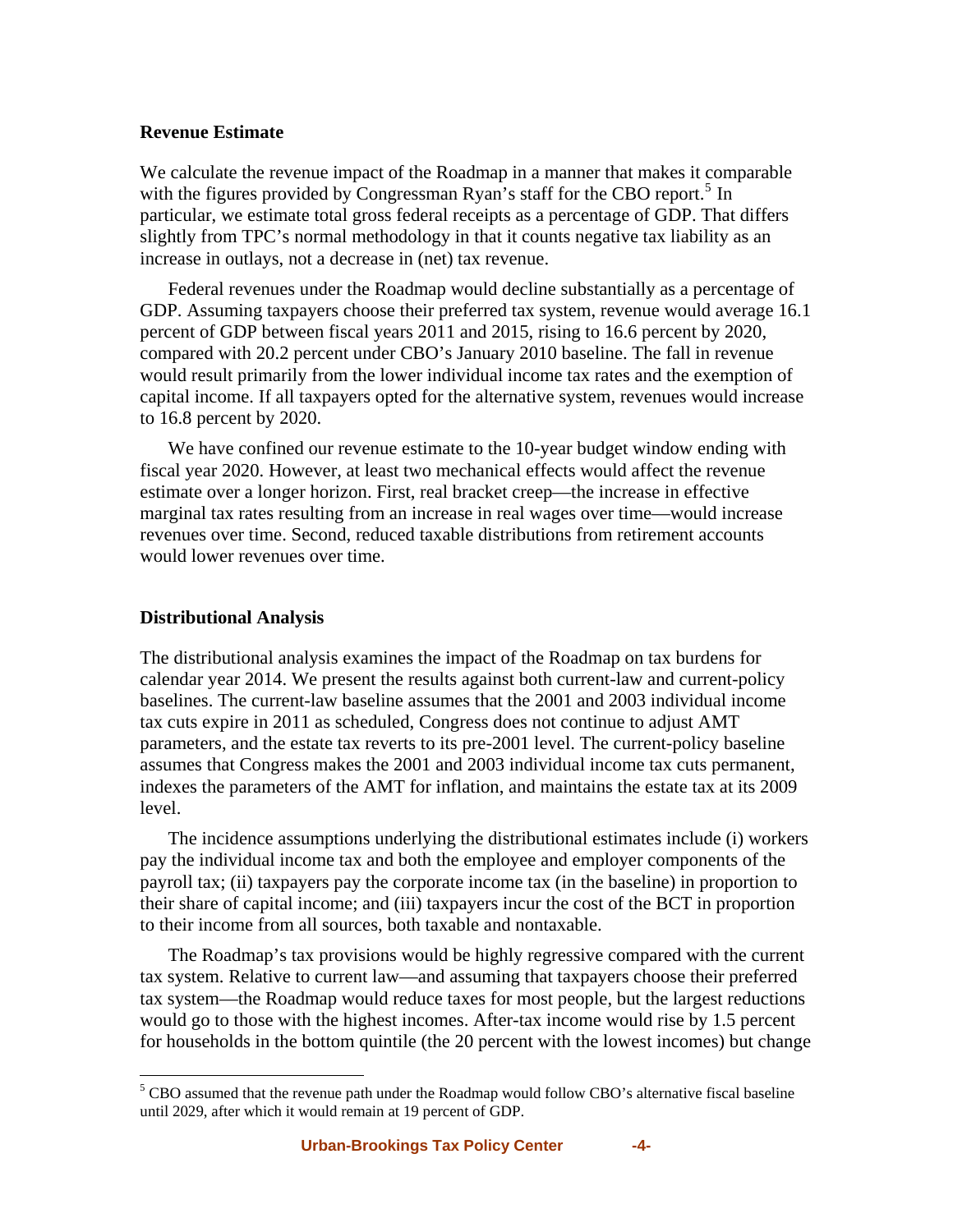little for the next two quintiles and go up just 0.6 percent for the fourth quintile. In sharp contrast, the top quintile would see their after-tax income jump 11 percent. Within that group, the top 1 percent would gain an average of 26 percent and the top 0.1 percent a whopping 36 percent. The share of total taxes paid by the bottom 80 percent would rise from 35 percent to 42 percent, while the share paid by the top 1 percent would fall by nearly half from 25 percent to 13.5 percent.

Taxpayers at the top of the income distribution gain most because they get the bulk of capital income, which the Roadmap would exempt from taxation. The change in average tax rates reflects that situation. While average rates would change little among the bottom 80 percent, they would fall dramatically at the top. For example, the average tax rate for the top 0.1 percent would plummet from 30 percent under current law to just 11 percent under the Roadmap.

#### **Behavioral Responses and Other Sources of Uncertainty**

The Roadmap would dramatically and fundamentally change the U.S. tax system. Although all revenue estimates contain some degree of uncertainty, that effect is magnified for large reforms such as the one considered here. We therefore provide only static estimates; we ignore any changes in income, either through a change in actual earnings or through a change in the reporting of income for tax purposes, resulting from the change in tax rates. Below we summarize the reason for this decision and discuss some potential sources of uncertainty in our analysis.

*Dynamic versus static estimates.* The Tax Policy Center typically incorporates a microdynamic response into its revenue estimates, based on a large economics literature that has examined the change in reported income in response to tax changes.<sup>[6](#page-4-0)</sup> All else equal, we would expect the reduction in marginal tax rates under the Roadmap to increase taxable income. However, other aspects of the reform complicate using estimates based on previous (much smaller) tax changes. The BCT adds a layer of tax that would lower the after-tax value of work and thus at least partially offset any real labor supply response. In addition, the Roadmap's elimination of exclusions, deductions, and credits would remove another important source of income change. Most important, exempting capital income gives taxpayers a large incentive to reclassify income into these nontaxable forms. The combination of these and other factors make it difficult to quantify the magnitude of the behavioral response. It is likely, however, that behavioral change would lead to lower revenues.

*Noncompliance among flow-through businesses.* The Roadmap creates large incentives for taxpayers to reclassify wage income as capital income. Small business owners (i.e., sole proprietors and partnerships) would have the greatest opportunity to do that, simply

<u>.</u>

<span id="page-4-0"></span> $6$  An excellent review of the theory and evidence on how taxable income changes with respect to changing tax rates can be found in Saez, Slemrod, and Giertz, "The Elasticity of Taxable Income with Respect to Marginal Tax Rates: A Critical Review," Working Paper 15012 (Cambridge, MA: National Bureau of Economic Research, 2009).